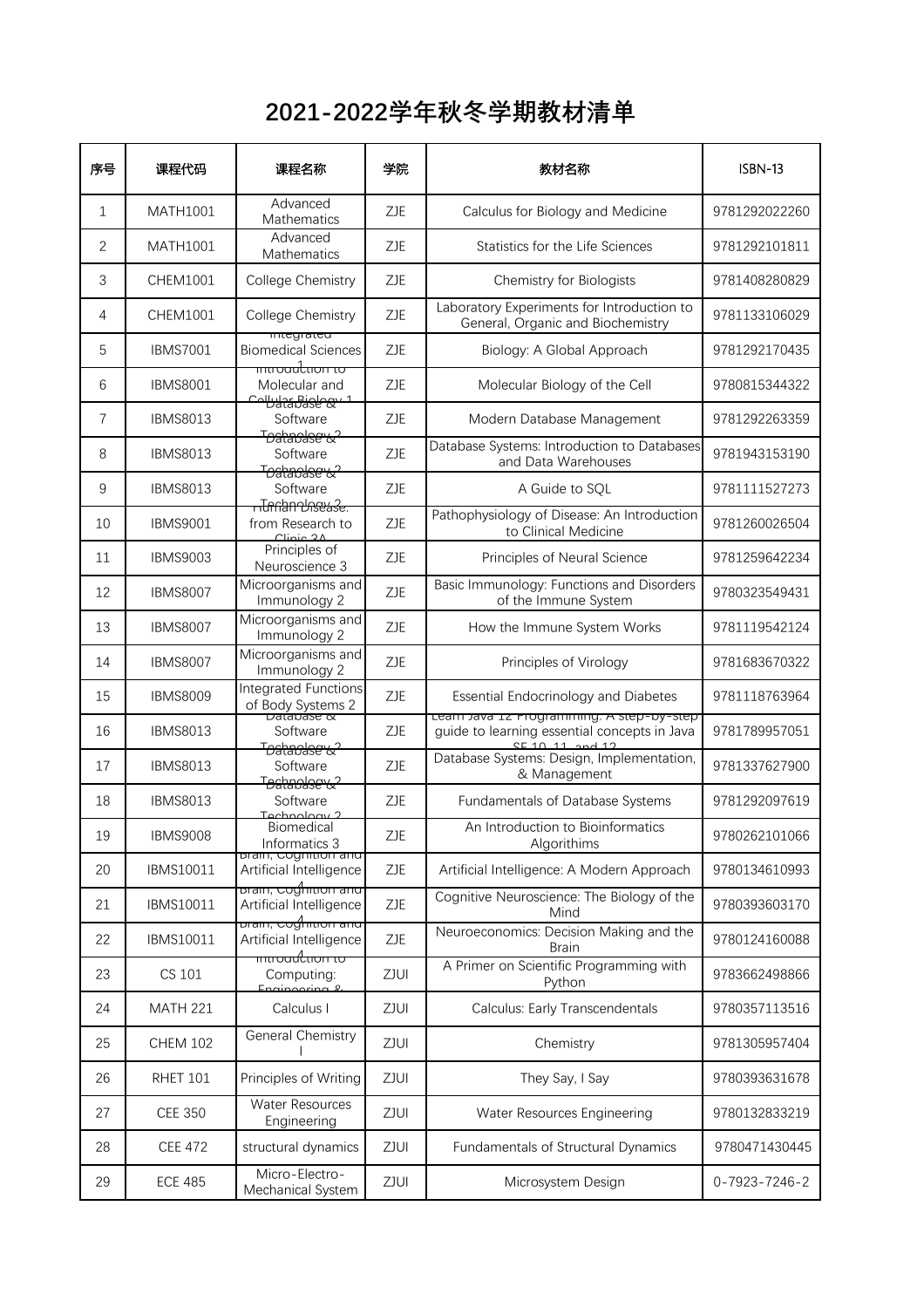| 序号 | 课程代码                                           | 课程名称                                                        | 学院          | 教材名称                                                      | ISBN-13        |
|----|------------------------------------------------|-------------------------------------------------------------|-------------|-----------------------------------------------------------|----------------|
| 30 | <b>CEE592</b>                                  | Sustainable Urban<br>Systems                                | ZJUI        | Sustainable Engineering - Principles and<br>Practice      | 9781108420457  |
| 31 | <b>ECE486</b>                                  | Control System                                              | ZJUI        | Feedback Control of Dynamic Systems                       | 9781292274522  |
| 32 | <b>ECE448</b>                                  | Artificial Intelligence                                     | ZJUI        | Artificial Intelligence: A Modern Approach                | 9780134610993  |
| 33 | <b>ECE 374</b>                                 | ππισαυτιισπ το<br>Algorithms &<br>Modols of                 | ZJUI        | Introduction to Algorithms                                | 9780262033848  |
| 34 | <b>PHYS 212</b>                                | University Physics:<br>Elec& Mag<br><del>muoqueuon to</del> | ZJUI        | University Physics with Modern Physics,<br>Global Edition | 9781292314730  |
| 35 | <b>MATH 213</b>                                | <b>Discrete</b><br>Mathomatics                              | ZJUI        | Discrete Mathematics and Its Applications                 | 9781260091991  |
| 36 | miegrateu<br>Functions of<br><u>dy Philame</u> | <b>IBMS8009</b>                                             | ZJE         | Human Physiology                                          | 9780198737223  |
| 37 | Biomedical<br>Sciences 2                       | <b>IBMS8010</b>                                             | <b>ZJE</b>  | Brody's Human Pharmacology: Molecular to<br>Clinical      | 9780323476522  |
| 38 | Biomedical<br>Genetics 2                       | <b>IBMS8006</b>                                             | <b>ZJE</b>  | Human Genetics and Genomics                               | 9780470654477  |
| 39 | Biomedical<br>Genetics 2                       | <b>IBMS8006</b>                                             | ZJE         | Human Molecular Genetics                                  | 9780815345893  |
| 40 | PS2011                                         | 七冲不心恐仰中凹<br>特色社会主义理论<br>休玄趣态                                |             | 毛泽东思想和中国特色社会主义理论体系概<br>论                                  | 9787040494815  |
| 41 | MITR2001                                       | 军事理论                                                        |             | 军事学概论                                                     | 9787308027168  |
| 42 |                                                |                                                             |             | 大学生安全知识读本                                                 | 9787534190827  |
| 43 |                                                | 商务英语系列-2021                                                 | <b>ZIBS</b> | 实用商贸英语口语 (Practical Oral English<br>for Business)         | '9787302259527 |
| 44 |                                                | 商务统计分析-2021                                                 | <b>ZIBS</b> | 电子表格建模与决策分析                                               | '9787121354083 |
| 45 |                                                | 营销管理-2021                                                   | <b>ZIBS</b> | Marketing Management: An Asian<br>Perspective             | '978730028848  |
| 46 |                                                | 宏观经济政策分析-<br>2021                                           | <b>ZIBS</b> | 宏观经济学: 政策与实践                                              | '9787300275154 |
| 47 |                                                | 国际商法-2021                                                   | <b>ZIBS</b> | 国际商法:英文版                                                  | '9787300238708 |
| 48 |                                                | 战略管理-2021                                                   | <b>ZIBS</b> | 战略管理: 竞争与全球化 (概念)                                         | '9787111619628 |
| 49 |                                                | 企业社会责任与伦<br>理-2020                                          | <b>ZIBS</b> | 《商业伦理:概念与案例(英文版)》                                         | '9787300273228 |
| 50 |                                                | 国际贸易-2020                                                   | <b>ZIBS</b> | 国际经济学: 理论与政策 (国际贸易)                                       | '9787302573401 |
| 51 |                                                | 国际贸易-2020                                                   | <b>ZIBS</b> | 国际经济学: 理论与政策 (国际贸易)                                       | '9787302573401 |
| 52 |                                                | 跨文化管理与沟通-<br>2020                                           | <b>ZIBS</b> | 国际管理——跨国与跨文化管理                                            | 9787300238487  |
| 53 |                                                | 国际营销-2020                                                   | <b>ZIBS</b> | International Marketing                                   | '9787300276700 |
| 54 |                                                | 数学与统计学I-<br>2021                                            | <b>ZIBS</b> | 概率论与数理统计                                                  | '9787512136526 |
| 55 |                                                | 宏观经济学-2021                                                  | <b>ZIBS</b> | 经济学原理 宏观部分                                                | '9787302468943 |
| 56 |                                                | 宏观经济发展理论-<br>2020                                           | <b>ZIBS</b> | 经济学原理 宏观部分                                                | '9787302468943 |
| 57 |                                                | 管理学-2021                                                    | <b>ZIBS</b> | Management Fundamentals (China Edition)                   | '9787301182390 |
| 58 |                                                | 微观经济学-2021                                                  | <b>ZIBS</b> | Microeconomics                                            | '9787300258867 |